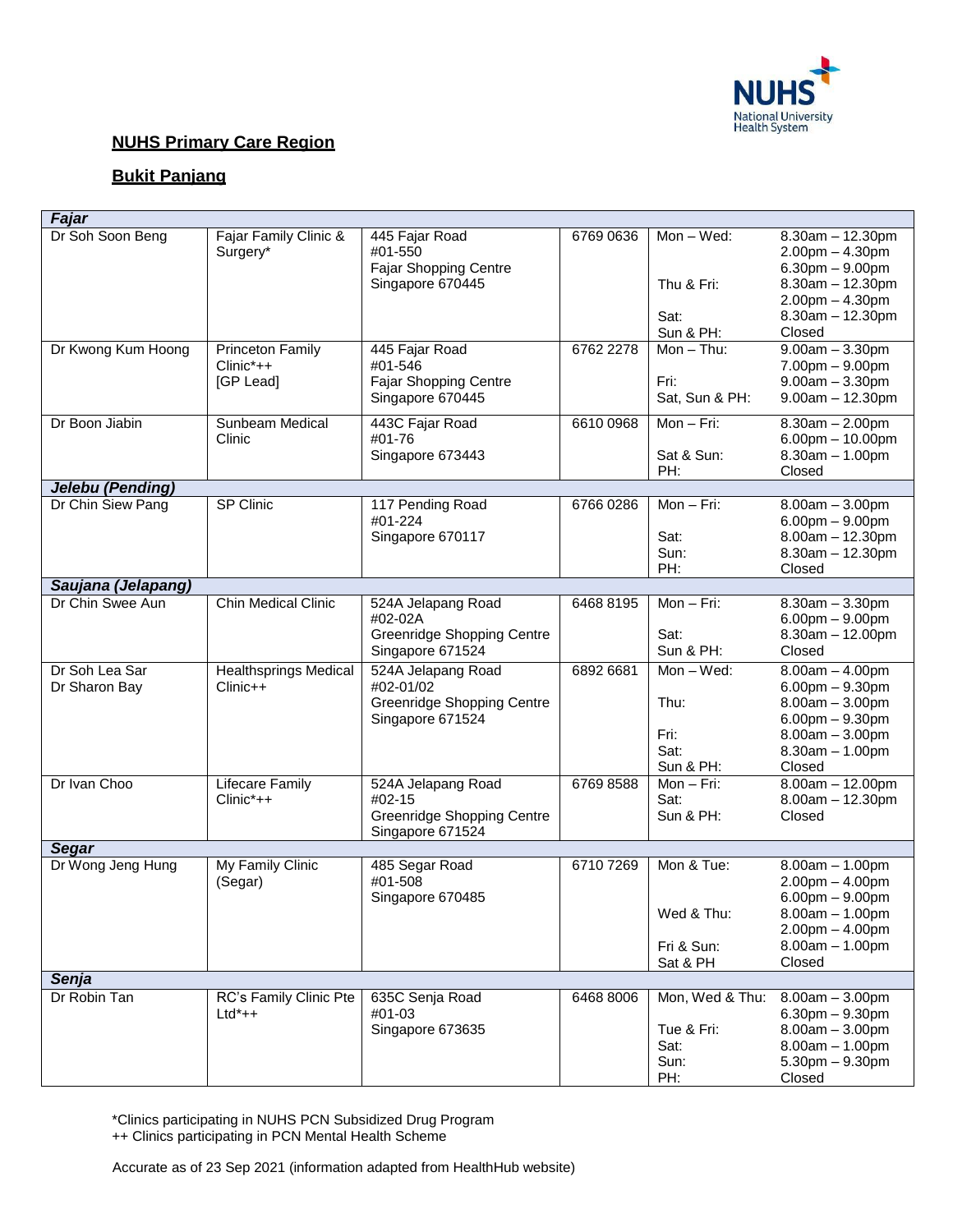

# **Choa Chu Kang**

| <b>Choa Chu Kang Central</b>                   |                                                   |                                                                                      |           |                                                       |                                                                                                                                                                    |  |  |
|------------------------------------------------|---------------------------------------------------|--------------------------------------------------------------------------------------|-----------|-------------------------------------------------------|--------------------------------------------------------------------------------------------------------------------------------------------------------------------|--|--|
| Dr Goh Hsin Kai<br>Dr Chong Yan-Gerald<br>Mark | <b>Healthwerkz Medical</b><br>Centre (CCK)*++     | 225 Choa Chu Kang Central<br>#01-199<br>Singapore 680225                             | 6766 2827 | $Mon-Fri:$<br>Sat:<br>Sun & PH:                       | $8.30am - 1.00pm$<br>$6.00pm - 9.00pm$<br>$8.30$ am $- 12.30$ pm<br>Closed                                                                                         |  |  |
| Dr Tan Jia Yeong Jeffrey<br>Dr Kok Zi Yin      | <b>Keat Hong Family</b><br><b>Medicine Clinic</b> | 2 Choa Chu Kang Loop<br>#03-02<br>Keat Hong Community Club<br>Singapore 689687       | 6769 0750 | Mon & Thu:<br>Sat:<br>Sun & PH:                       | $8.00am - 12.30pm$<br>$2.00$ pm $- 7.00$ pm<br>Tue, Wed, Fri: 8.00am - 12.30pm<br>$2.00$ pm $- 4.30$ pm<br>$8.00am - 12.00pm$<br>Closed                            |  |  |
| Dr Lim Kim Show                                | <b>Life Family Clinic</b><br>$(CCK)^*$            | 10 Choa Chu Kang Ave 4<br>#01-28/29<br>Choa Chu Kang MRT Station<br>Singapore 689810 | 6766 9119 | $Mon-Sun:$<br>PH:                                     | $8.00am - 11.00pm$<br>Closed                                                                                                                                       |  |  |
| <b>Choa Chu Kang North</b>                     |                                                   |                                                                                      |           |                                                       |                                                                                                                                                                    |  |  |
| Dr Toh Beng Chye                               | <b>Millennium Medical</b><br>Group*++             | 533 Choa Chu Kang St 51<br>#01-33<br>Limbang Shopping Centre<br>Singapore 680533     | 6765 6685 | $Mon-Fri:$                                            | $9.00am - 12.30pm$<br>$2.00$ pm $- 4.00$ pm<br>$7.00pm - 8.30pm$<br>Sat, Sun & PH: 9.00am - 12.00pm                                                                |  |  |
| Dr Nor Azhar Bin Mohd<br>Zam                   | Zam Family Clinic*++                              | 516 Choa Chu Kang St 51<br>#01-66<br>Singapore 680516                                | 6769 0302 | $Mon - Thu$<br>& Sat:<br>Fri & Sun:<br>PH:            | $8.30am - 1.00pm$<br>$5.30$ pm $- 10.00$ pm<br>$8.30$ am $- 1.00$ pm<br>Closed                                                                                     |  |  |
| <b>Keat Hong</b>                               |                                                   |                                                                                      |           |                                                       |                                                                                                                                                                    |  |  |
| Dr Ho Kai Kwong Jeffrey                        | <b>Onecare Clinic</b><br>(CCK)                    | 810 Choa Chu Kang Ave 7<br>#01-09<br>Multi Storey Carpark<br>Singapore 680810        | 6766 6146 | $Mon - Fri$ :<br>Sat:<br>Sun:<br>PH:                  | $8.00am - 3.00pm$<br>$6.00$ pm $- 9.30$ pm<br>$8.00am - 12.00pm$<br>$8.00am - 12.00pm$<br>$6.00$ pm $- 9.30$ pm<br>Closed                                          |  |  |
| Dr Chee Liok Suan<br>Millicent                 | Pro-Life Medical<br>Associates                    | 253 Choa Chu Kang Ave 1<br>#01-20<br>Singapore 680253                                | 6764 6717 | $Mon - Thu$ :<br>Fri:<br>Sat:<br>Sun & PH:            | $8.30am - 12.30pm$<br>$6.30$ pm $- 8.30$ pm<br>$8.30$ am $- 12.30$ pm<br>$9.00am - 12.30pm$<br>Closed                                                              |  |  |
| <b>Peng Siang</b>                              |                                                   |                                                                                      |           |                                                       |                                                                                                                                                                    |  |  |
| Dr Yun Kok Onn<br>Dr Thng Lip Mong             | My Family Clinic<br>(CCK)                         | 475 Choa Chu Kang Ave 3<br>#02-01<br>Sunshine Place<br>Singapore 680475              | 6767 4566 | Mon & Tue:<br>Wed & Fri:<br>Thu:<br>Sun:<br>Sat & PH: | $8.00am - 1.00pm$<br>$2.00$ pm $- 5.00$ pm<br>$8.00am - 1.00pm$<br>$2.00$ pm $- 5.00$ pm<br>$6.00$ pm $-9.00$ pm<br>8.00am -12.00pm<br>$8.00am - 1.00pm$<br>Closed |  |  |

++ Clinics participating in PCN Mental Health Scheme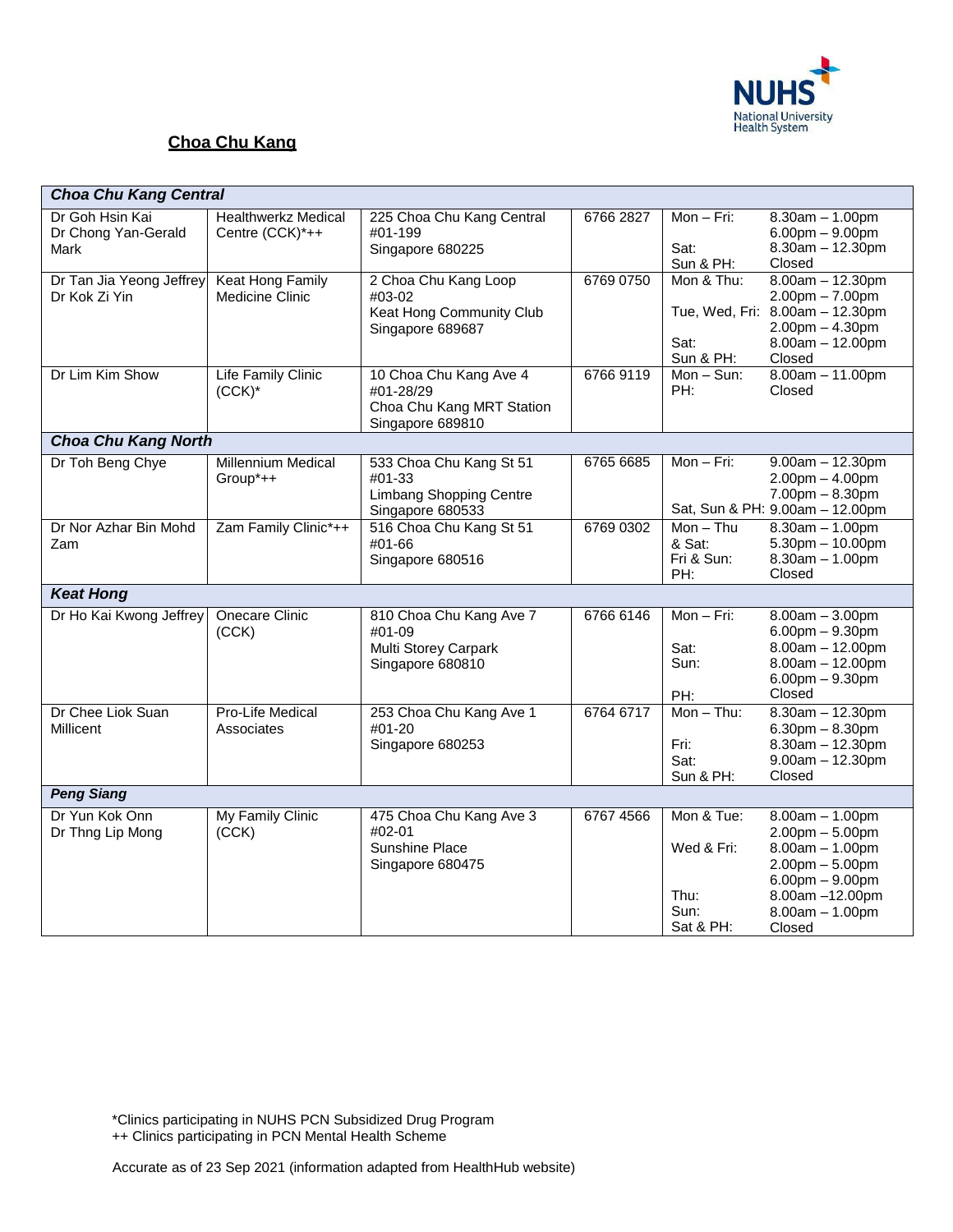

## **Choa Chu Kang**

| <b>Teck Whye</b>                     |                                          |                                                                           |           |                                                    |                                                                                                                                       |
|--------------------------------------|------------------------------------------|---------------------------------------------------------------------------|-----------|----------------------------------------------------|---------------------------------------------------------------------------------------------------------------------------------------|
| Dr Lin Hai Duh                       | Lin & Sons Clinic &<br>Surgery Pte Ltd*  | 18 Teck Whye Lane<br>#01-97<br>Singapore 680018                           | 6769 0554 | Mon $-$ Fri:<br>Sat:<br>Sun:<br>PH:                | $8.30am - 1.00pm$<br>$2.00pm - 5.00pm$<br>$6.30pm - 9.00pm$<br>$9.00am - 1.00pm$<br>$2.00pm - 5.00pm$<br>$9.00am - 12.30pm$<br>Closed |
| Dr Lo Cher Kuan                      | Phoenix Clinic &<br>Surgery*             | 150 Jalan Teck Whye<br>#01-43<br>Singapore 680150                         | 6767 5345 | $Mon - Fri$ :<br>Sat:<br>Sun:<br>PH:               | $8.30am - 3.00pm$<br>$7.00pm - 10.00pm$<br>$9.00am - 12.00pm$<br>$7.00pm - 10.00pm$<br>Closed                                         |
| Dr Phan Oi Peng                      | The People's<br>$Clinic^*++$             | 145 Teck Whye Ave<br>#01-161<br>Singapore 680145                          | 6769 3766 | $Mon-Fri:$<br>Sat, Sun & PH:                       | $9.30am - 12.30pm$<br>$2.30pm - 4.30pm$<br>Closed                                                                                     |
| <b>Yew Tee</b>                       |                                          |                                                                           |           |                                                    |                                                                                                                                       |
| Dr Lim Han Wei                       | <b>Pinnacle Family</b><br>Clinic         | 790 Choa Chu Kang North 6<br>#01-238<br>Singapore 680634                  | 6235 7893 | Mon, Tue & Thu:<br>Wed & Fri:<br>Sat:<br>Sun & PH: | $9.00am - 2.00pm$<br>$6.00pm - 9.00pm$<br>$9.00am - 2.00pm$<br>$9.00am - 1.00pm$<br>Closed                                            |
| Dr Tan Shu Juan<br>Dr Han Whie Kwang | <b>Clover Medical</b><br>Clinic Pte Ltd* | 21 Choa Chu Kang North 6<br>$#01-01$<br>Yew Tee Point<br>Singapore 689578 | 6509 4480 | Mon - Thu:<br>Fri & Sat:<br>Sun & PH:              | $8.30am - 5.00pm$<br>$6.00pm - 9.30pm$<br>$9.00am - 1.00pm$<br>Closed                                                                 |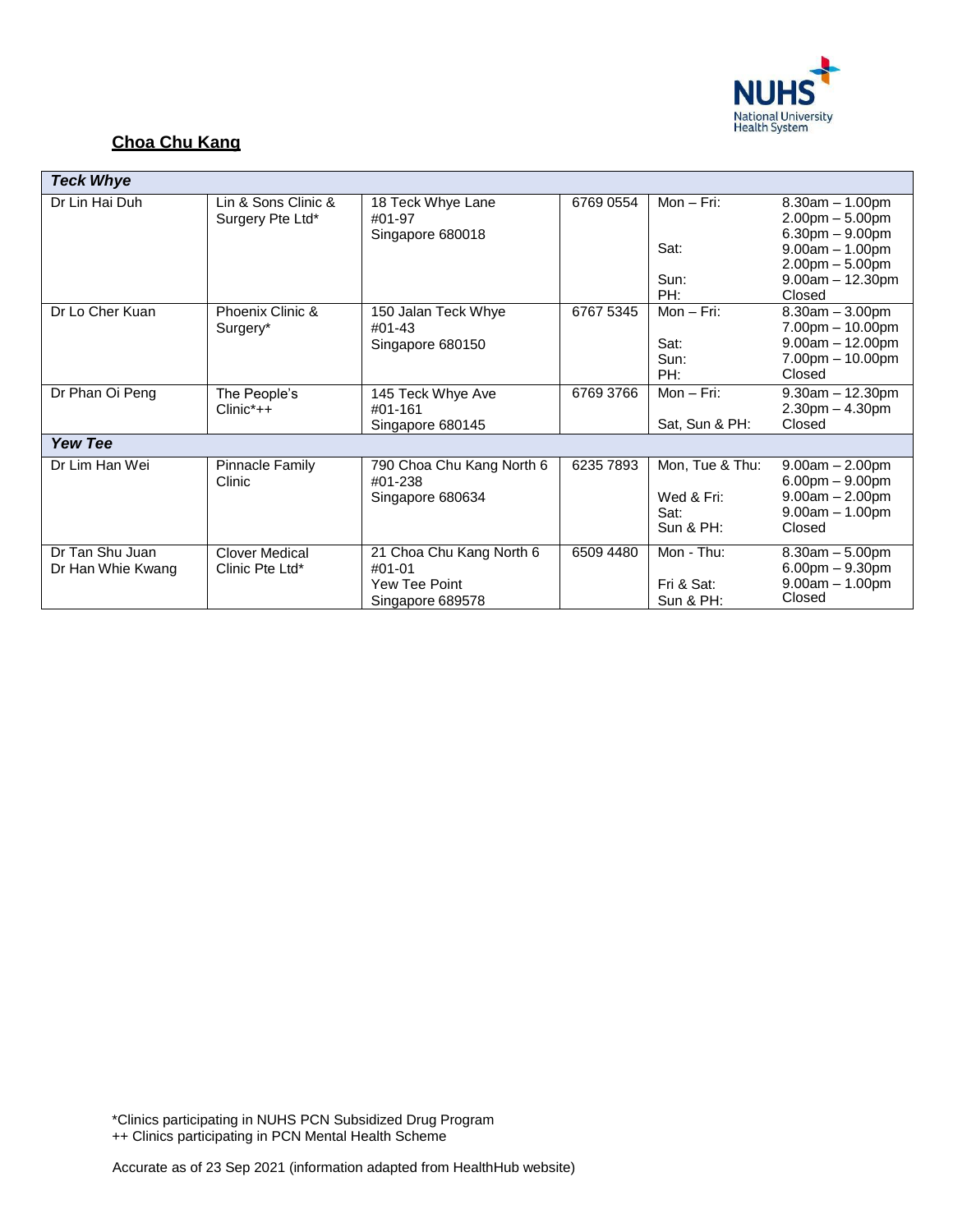

#### **Queenstown**

| <b>Ghim Moh</b>                               |                                          |                                                                         |           |                                                      |                                                                                                                                                       |  |  |
|-----------------------------------------------|------------------------------------------|-------------------------------------------------------------------------|-----------|------------------------------------------------------|-------------------------------------------------------------------------------------------------------------------------------------------------------|--|--|
| Dr Lian Li Ping                               | Victory Clinic and<br>Surgery Pte Ltd    | 21 Ghim Moh Road<br>#01-205<br>Singapore 270021                         | 6467 1641 | Mon-Fri:<br>Sat:<br>Sun & PH:                        | $8.00am - 4.00pm$<br>$8.30am - 1.00pm$<br>Closed                                                                                                      |  |  |
| <b>Holland Drive</b>                          |                                          |                                                                         |           |                                                      |                                                                                                                                                       |  |  |
| Dr Wee Wei Chieh<br>Nelson<br>Dr Phamelia Ang | <b>Silver Cross Medical</b><br>(Holland) | 275A Holland Ave<br>#01-109<br>Singapore 278993                         | 6462 2818 | $Mon-Sun:$<br>PH:                                    | $8.00am - 9.00pm$<br>$8.00am - 9.00pm$                                                                                                                |  |  |
| <b>Margaret Drive</b>                         |                                          |                                                                         |           |                                                      |                                                                                                                                                       |  |  |
| Dr Lui Weng Sun                               | The Family Practice @<br>Skyville        | 85 Dawson Road<br>#01-06<br>Singapore 141085                            | 6255 1382 | $Mon - Thu$ :<br>Fri:<br>Sat & Sun:<br>PH:           | $8.30am - 1.00pm$<br>$2.00$ pm $- 4.30$ pm<br>$6.00$ pm $- 9.00$ pm<br>$8.30am - 1.00pm$<br>$2.00$ pm $- 4.30$ pm<br>$8.30$ am $- 12.30$ pm<br>Closed |  |  |
| <b>Mei Chin (Mei Ling)</b>                    |                                          |                                                                         |           |                                                      |                                                                                                                                                       |  |  |
| Dr Wang Joon Leong<br>Dr Carol Lim            | <b>First Medical Centre</b><br>Pte Ltd   | 169 Stirling Road<br>#01-1165<br>Singapore 140169                       | 6476 8588 | Mon $-$ Fri:<br>Sat:<br>Sun & PH:                    | $8.30$ am $- 12.30$ pm<br>$2.00$ pm $- 4.30$ pm<br>$6.00$ pm $- 11.00$ pm<br>$8.30$ am $- 12.30$ pm<br>$6.00$ pm $- 11.00$ pm<br>$8.30am - 12.30pm$   |  |  |
| Dr Fong Seng Yew                              | Fong Clinic*                             | 162 Mei Ling Street<br>#01-361<br>Singapore 140162                      | 6474 5993 | Mon & Thu:<br>Tue, Wed & Fri<br>Sun:<br>Sat & PH     | $8.30am - 2.00pm$<br>$7.00pm - 9.00pm$<br>$8.30am - 2.00pm$<br>$8.30$ am $- 12.00$ pm<br>Closed                                                       |  |  |
| Dr Pauline Neow<br>Dr Tan Wee Meng            | Mei Ling Clinic*++<br>[GP Lead]          | 158 Mei Ling Street<br>#01-80<br>Singapore 140158                       | 6474 1782 | $Mon - Fri$ :<br>Sat & Sun:<br>PH:                   | $8.00am - 1.00pm$<br>$6.00$ pm $- 8.30$ pm<br>$8.00am - 11.30am$<br>Closed                                                                            |  |  |
| <b>One North</b>                              |                                          |                                                                         |           |                                                      |                                                                                                                                                       |  |  |
| Dr Charlotte Kim<br>Thomas                    | The Chelsea Clinic<br>(Rochester)        | 35 Rochester Drive<br>#03-21<br>The Rochester<br>Singapore 138639       | 6570 3913 | Mon, Wed, Thu<br>& Fri:<br>Tue:<br>Sat:<br>Sun & PH: | $9.00am - 12.30pm$<br>$2.00$ pm $- 6.00$ pm<br>$9.00am - 12.30pm$<br>$2.00$ pm $- 8.00$ pm<br>$9.00am - 12.30pm$<br>Closed                            |  |  |
| <b>Pasir Panjang</b>                          |                                          |                                                                         |           |                                                      |                                                                                                                                                       |  |  |
| Dr Ng Kim Boon<br>Dr Sng Li Wah               | <b>Vista Medical Centre</b>              | 3 South Buona Vista Road<br>#01-30/31<br>Viva Vista<br>Singapore 118136 | 6778 0822 | Mon $-$ Fri:<br>Sat:<br>Sun & PH:                    | $9.00am - 12.30pm$<br>$2.30$ pm $- 5.00$ pm<br>$9.00am - 12.30pm$<br>Closed                                                                           |  |  |

\*Clinics participating in NUHS PCN Subsidized Drug Program

++ Clinics participating in PCN Mental Health Scheme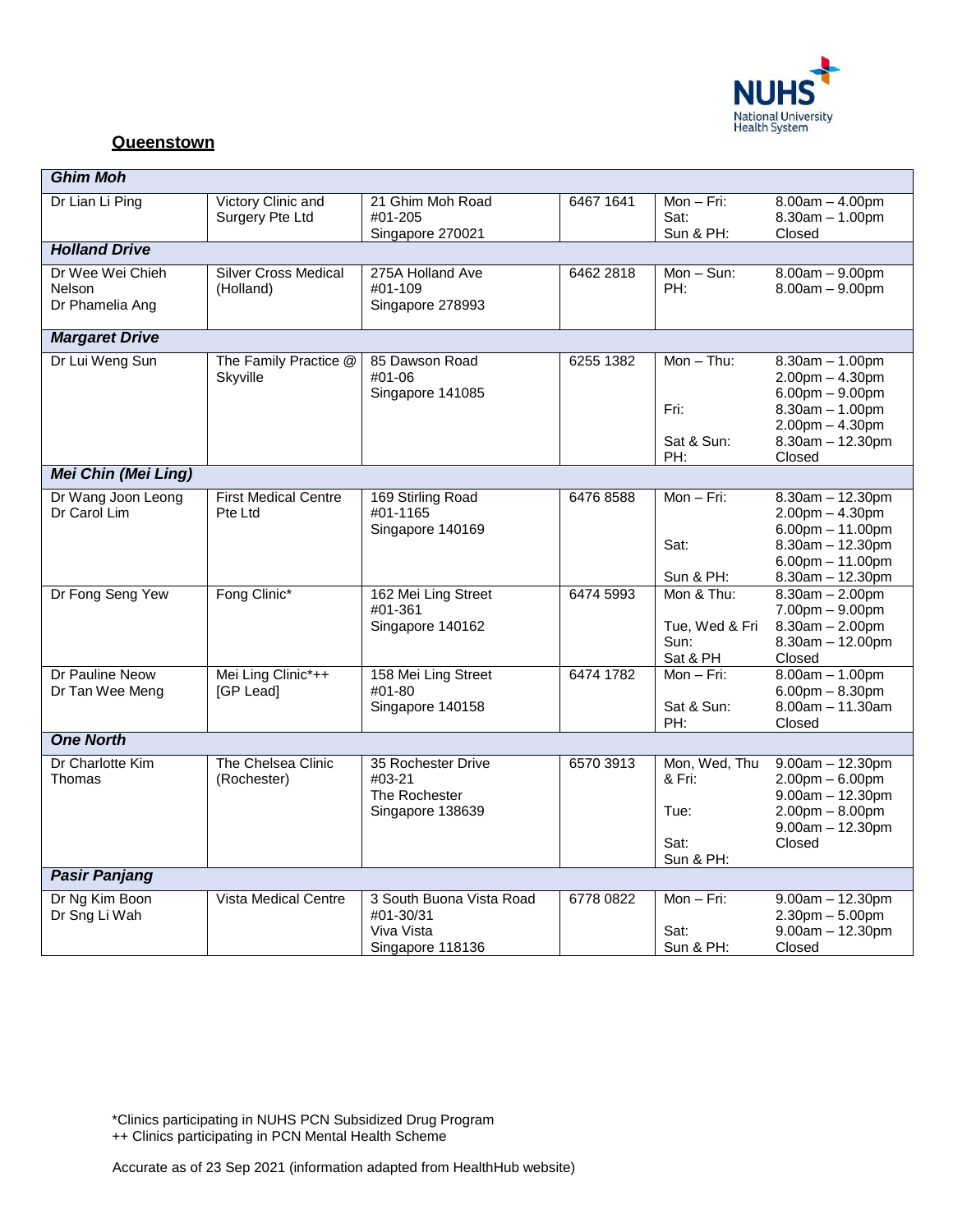

| <b>Tanglin Halt</b>      |                                      |                                                        |           |                                                  |                                                                                                                                                                                   |
|--------------------------|--------------------------------------|--------------------------------------------------------|-----------|--------------------------------------------------|-----------------------------------------------------------------------------------------------------------------------------------------------------------------------------------|
| Dr Ong Ming Wu<br>Warren | Ally Health                          | 46-2 Commonwealth Drive<br>#01-372<br>Singapore 140462 | 6697 7700 | Mon – Fri:<br>Sat, Sun & PH:                     | $9.00am - 12.00pm$<br>Closed                                                                                                                                                      |
| Dr Rachel Gwee           | Medical Centre @<br>Commonwealth*    | 88 Tanglin Halt Road<br>#01-03<br>Singapore 141088     | 6475 6116 | Mon & Wed:<br>Tue:<br>Thu & Fri:<br>Sat:<br>Sun: | $8.30$ am $-12.00$ pm<br>$1.30pm - 5.00pm$<br>$6.30pm - 9.00pm$<br>$8.30am - 12.30pm$<br>$1.30pm - 5pm$<br>$8.30am - 12.00pm$<br>$1.30pm - 5.00pm$<br>$9.00am - 2.00pm$<br>Closed |
|                          |                                      |                                                        |           | PH:                                              | $9.00am - 12.30pm$                                                                                                                                                                |
| Dr Goh Tiong Jin         | My Family Clinic<br>(Tanglin Halt)++ | 46-2 Commonwealth Drive<br>#01-372<br>Singapore 140462 | 64738920  | Mon $-$ Fri:<br>Sat, Sun & PH:                   | $8.00am - 2.00pm$<br>$6.30pm - 9.00pm$<br>$9.00am - 12.00pm$                                                                                                                      |

\*Clinics participating in NUHS PCN Subsidized Drug Program ++ Clinics participating in PCN Mental Health Scheme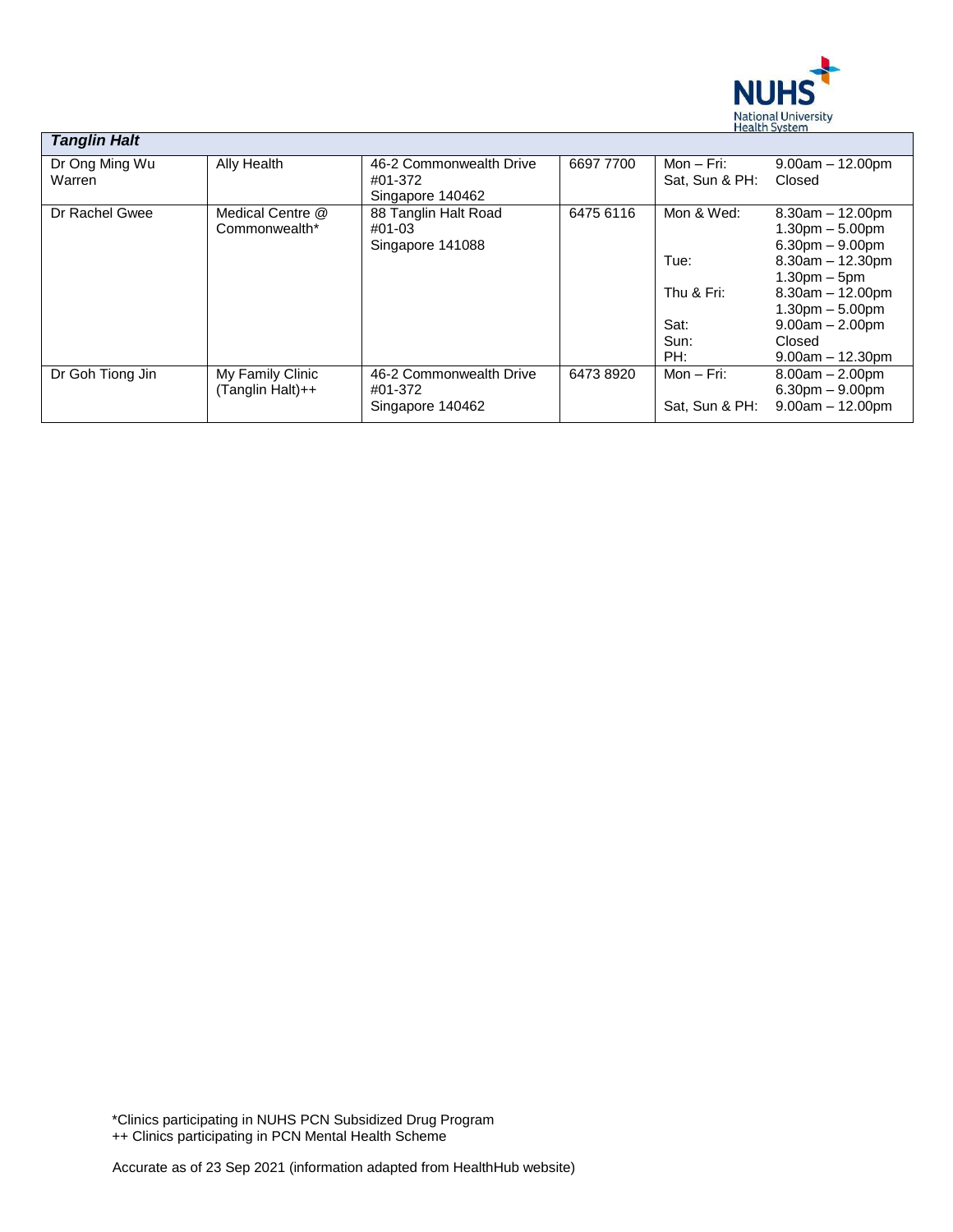

## **Clementi**

| <b>Clementi Central</b>                                       |                                                                      |                                                                                        |           |                                                                   |                                                                                                                                                   |
|---------------------------------------------------------------|----------------------------------------------------------------------|----------------------------------------------------------------------------------------|-----------|-------------------------------------------------------------------|---------------------------------------------------------------------------------------------------------------------------------------------------|
| Dr Koh Thuan Wee<br>Dr Sim Kok Ping<br>Dr Thia Wee Keng Kevin | <b>Frontier Family</b><br>Medicine Clinic++                          | 3151 Commonwealth Ave<br>West<br>#04-01<br>Grantal Mall @ Clementi<br>Singapore 129581 | 6778 8362 | Mon $-$ Fri:<br>Sat:<br>Sun & PH:                                 | $8.30am - 1.00pm$<br>$2.00$ pm $- 5.30$ pm<br>$8.30am - 1.00pm$<br>Closed                                                                         |
| Dr Lim Choo                                                   | <b>LC Clinic Medical</b><br>Surgery<br>Aesthetics*++                 | 446 Clementi Ave 3<br>#01-191<br>Singapore 120446                                      | 6464 0932 | Mon, Tue, Thu & Fri: 8.30am - 8.00pm<br>Wed & Sat:<br>Sun:<br>PH: | $8.30$ am $-6.00$ pm<br>$11.00am - 6.00pm$<br>Closed                                                                                              |
| Dr Saiful Nizam Bin Subari                                    | My Health Medical<br>Centre                                          | 501 West Coast Drive<br>#01-256<br>Singapore 120501                                    | 6872 6920 | $Mon-Fri:$<br>Sat & Sun:<br>PH:                                   | $8.30am - 1.00pm$<br>$2.00$ pm $- 5.30$ pm<br>$8.30am - 1.00pm$<br>Closed                                                                         |
| Dr Loh Jing Loong Moses                                       | Loh & Loh Clinic &<br>Surgery                                        | 501 West Coast Drive<br>#01-284<br>Singapore 121501                                    | 6776 7723 | $Mon-Sun:$<br>PH:                                                 | $9.00am - 9.00pm$<br>Closed                                                                                                                       |
| <b>Clementi North</b>                                         |                                                                      |                                                                                        |           |                                                                   |                                                                                                                                                   |
| Dr Chia Hiang Kiat                                            | <b>National Clinic</b>                                               | 352 Clementi Ave 2<br>#01-119<br>Singapore 120352                                      | 6776 0127 | Mon - Wed & Fri:<br>Thu:<br>Sat:<br>Sun & PH:                     | $8.30$ am $- 12.30$ pm<br>$2.00pm - 4.30pm$<br>$7.00pm - 9.00pm$<br>8.30am - 12.30pm<br>$2.00$ pm $- 4.30$ pm<br>8.30am - 12.30pm<br>Closed       |
| Dr Seow Yu Jin                                                | Wee HealthFirst<br>Medical Clinic*                                   | 378 Clementi Ave 5<br>#01-342<br>Singapore 120378                                      | 6777 5755 | Mon, Tue & Thu:<br>Wed & Fri:<br>Sat:<br>Sun:<br>PH:              | $8.00am - 3.00pm$<br>$6.00pm - 9.00pm$<br>$8.00am - 3.00pm$<br>$8.00am - 2.00pm$<br>$9.00am - 1.00pm$<br>Closed                                   |
| <b>Clementi West</b>                                          |                                                                      |                                                                                        |           |                                                                   |                                                                                                                                                   |
| Dr Lim Lye Kitt                                               | <b>Healthway Medical</b><br>(West Coast)                             | 727 Clementi West Street 2<br>#01-258<br>Singapore 120727                              | 6774 5901 | Mon, Tue & Thu:<br>Wed & Fri:<br>Sat & Sun:<br>PH:                | $8.30$ am $- 2.30$ pm<br>$6.00pm - 9.00pm$<br>$8.30am - 2.30pm$<br>8.30am - 12.30pm<br>Closed                                                     |
| Dr Sun See Seng                                               | <b>West Coast Clinic</b><br>& Surgery<br>(Clementi West)<br>Pte Ltd* | 722 Clementi West Street 2<br>#01-162<br>Singapore 120722                              | 6777 0183 | Mon & Wed:<br>Tue, Thu & Fri:<br>Sat:<br>Sun & PH:                | $8.30$ am $- 12.00$ pm<br>$2.00$ pm $- 4.00$ pm<br>$6.45$ pm $- 8.30$ pm<br>$8.30am - 12.00pm$<br>$2.00pm - 4.00pm$<br>10.00am -12.00pm<br>Closed |
| <b>Clementi Woods</b>                                         |                                                                      |                                                                                        |           |                                                                   |                                                                                                                                                   |
| Dr Chang Wei Tee                                              | My Family Clinic<br>$(Clement)++$                                    | 420A Clementi Ave 1<br>#01-05<br>Casa Clementi<br>Singapore 121420                     | 6694 2574 | Mon - Fri:<br>Sat & Sun:<br>PH:                                   | $8.00am - 2.00pm$<br>$6.00$ pm $- 10.00$ pm<br>$8.00am - 1.00pm$<br>Closed                                                                        |
| Dr Vincent Tan                                                | <b>Viva Medical Group</b><br>(Westside) $^*$ ++                      | 154 West Coast Road<br>#01-81<br>West Coast Plaza<br>Singapore 127371                  | 6777 9069 | Mon - Fri:<br>Sat:<br>Sun:<br>PH:                                 | $8.30am - 12.00pm$<br>$2.00$ pm $- 4.00$ pm<br>$8.30am - 12.00pm$<br>$9.00am - 12.00pm$<br>Closed                                                 |

\*Clinics participating in NUHS PCN Subsidized Drug Program

++ Clinics participating in PCN Mental Health Scheme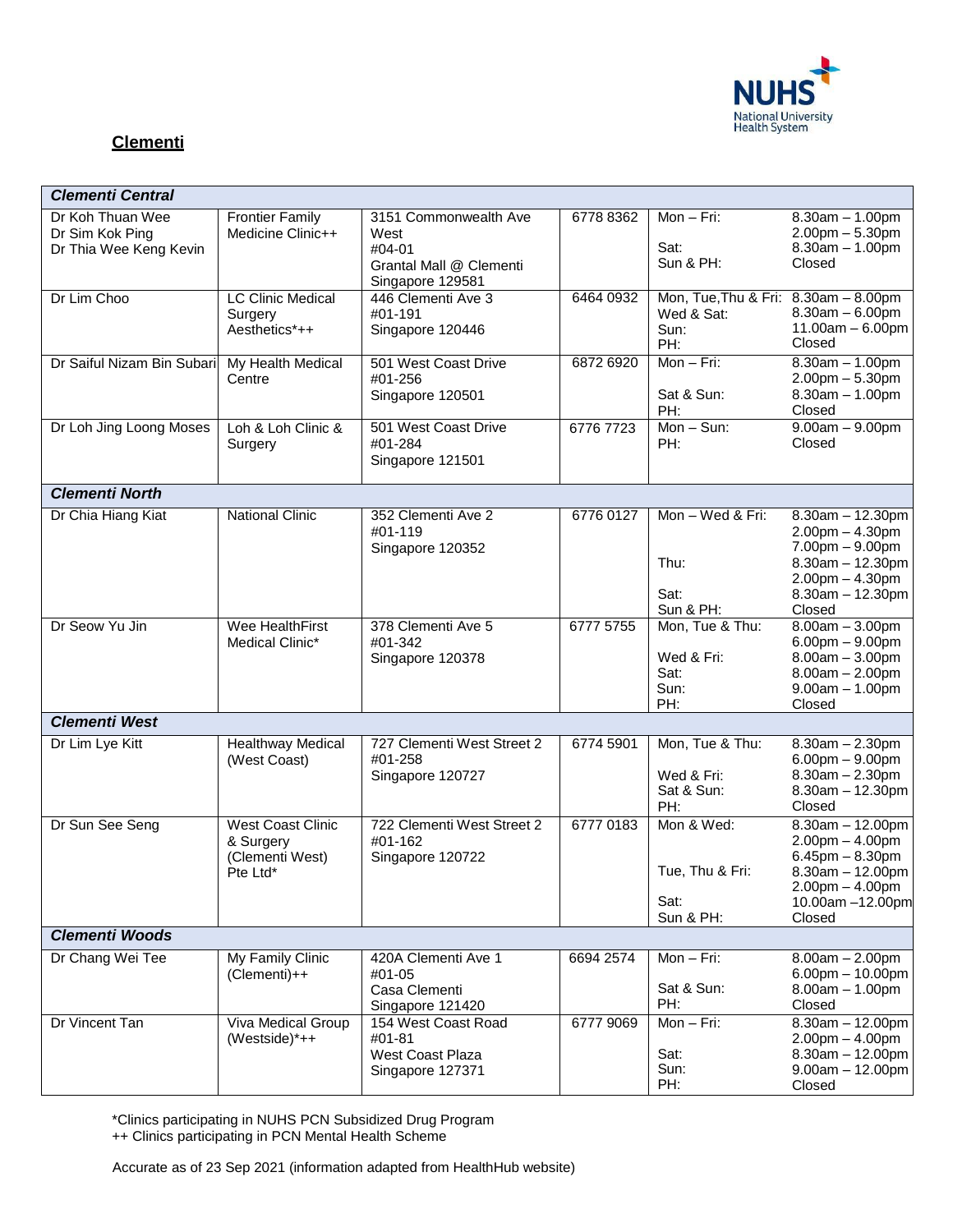

| <b>West Coast</b> |                  |                  |           |            |                       |
|-------------------|------------------|------------------|-----------|------------|-----------------------|
| Dr Neo Hui Yee    | NeWest Medical   | West Coast Drive | 6266 0451 | Mon – Fri: | $8.30$ am $- 2.30$ pm |
| Dr Low Wymin      | and Laser Clinic | #01-49/50        |           |            | $6.00$ pm $- 8.30$ pm |
|                   | Pte Ltd*         | Singapore 128020 |           | Sat:       | $8.30$ am $-1.00$ pm  |
|                   |                  |                  |           | Sun:       | $5.00pm - 9.00pm$     |
|                   |                  |                  |           | PH:        | Closed                |

\*Clinics participating in NUHS PCN Subsidized Drug Program ++ Clinics participating in PCN Mental Health Scheme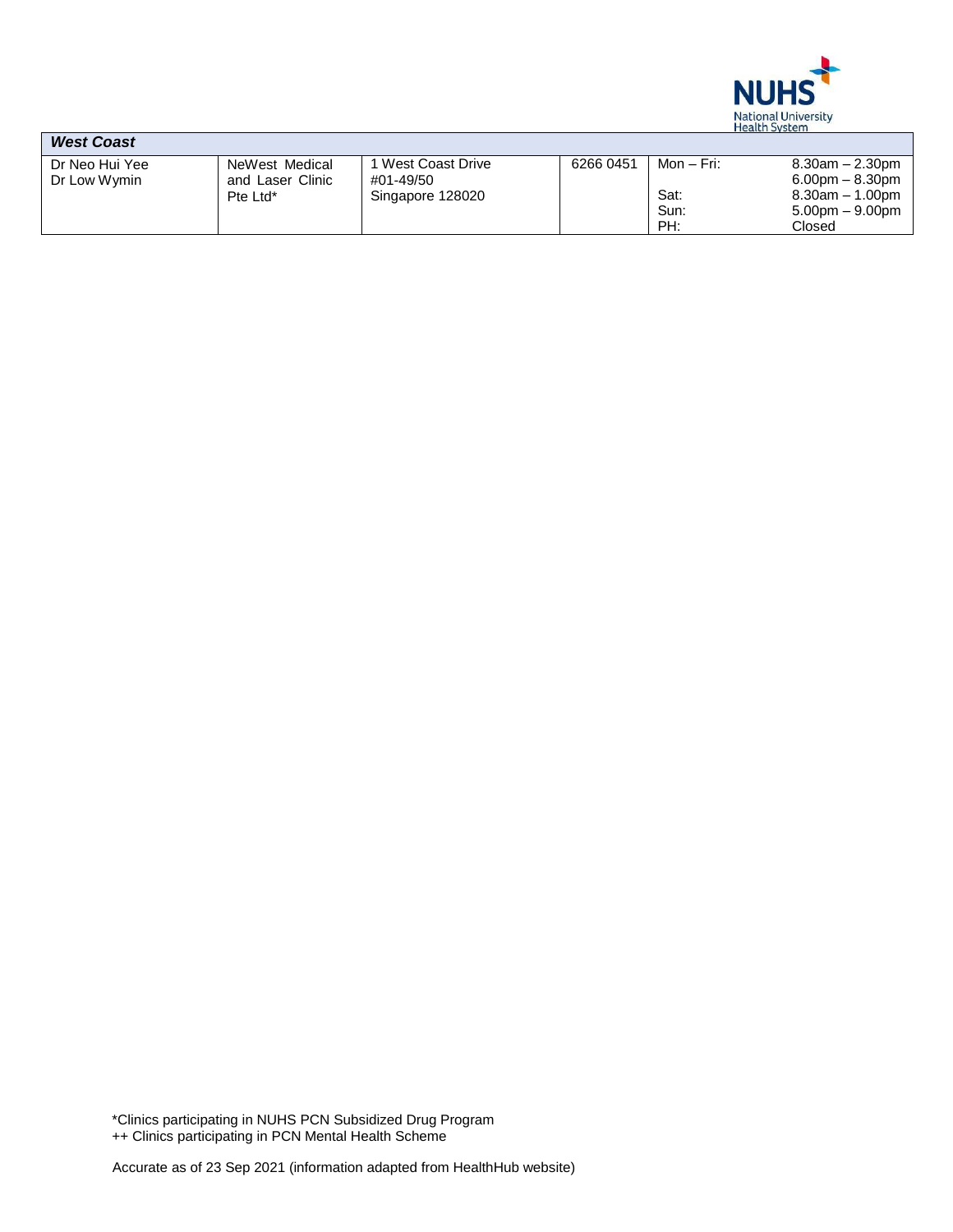

#### **Central (Outskirts of Queenstown)**

| <b>Bukit Merah</b>                  |                                       |                                                |           |                          |                                                                  |
|-------------------------------------|---------------------------------------|------------------------------------------------|-----------|--------------------------|------------------------------------------------------------------|
| Dr Lim Hong Seng<br>Dr Joshua Sng   | A Medical Clinic                      | 1 Everton Park<br>#01-27<br>Singapore 081001   | 6226 2066 | Mon - Thu:<br>Fri - Sun: | $8.00am - 2.00pm$<br>$6.30$ pm $- 10.30$ pm<br>$8.00am - 2.00pm$ |
|                                     |                                       |                                                |           | PH:                      | Closed                                                           |
| Dr Ravindran Nair<br>Ayyapan        | <b>Pulse Clinic</b>                   | 38 Beo Crescent<br>#01-32                      | 6272 4145 | & Fri:                   | Mon, Tue, Thu 9.00am - 12.30pm<br>$2.00$ pm $- 5.00$ pm          |
|                                     |                                       | Singapore 160038                               |           | Wed:                     | $6.30pm - 8.30pm$<br>$9.00am - 12.30pm$                          |
|                                     |                                       |                                                |           | Sat:<br>Sun & PH:        | $2.00$ pm $- 5.00$ pm<br>$9.00am - 12.30pm$<br>Closed            |
| Dr Chen Yanjun Jean                 | Redwood Clinic and<br>Surgery Pte Ltd | 920 Tiong Bahru Road<br>#01-07                 | 6251 2193 | Mon:                     | $8.00am - 1.00pm$<br>$2.00$ pm $-5.00$ pm                        |
|                                     |                                       | <b>Redhill MRT Station</b><br>Singapore 158792 |           | $Tue - Fri:$             | $6.00pm - 9.00pm$<br>$8.00am - 1.00pm$                           |
|                                     |                                       |                                                |           | Sat:<br>Sun & PH:        | $2.00pm - 5.00pm$<br>$9.30am - 1.30pm$<br>Closed                 |
| <b>Bukit Timah</b>                  |                                       |                                                |           |                          |                                                                  |
| Dr Martin Lim                       | Arcadia Clinic                        | 2 Pandan Valley<br>#01-211                     | 6469 5122 | Mon - Fri:               | $9.00am - 12.30pm$<br>$2.00$ pm $- 4.30$ pm                      |
|                                     |                                       | Singapore 597626                               |           | Sat:                     | $6.30pm - 8.30pm$<br>$9.00am - 12.30pm$                          |
|                                     |                                       |                                                |           | Sum:<br>PH:              | $9.30$ am $- 12.30$ pm<br>Closed                                 |
| Dr Chang Tou Liang<br>Dr Janet Gouw | <b>Chang Clinic</b>                   | 1 Jalan Anak Bukit<br>#B1-08/09/10             | 6466 3811 | Mon - Fri:               | $8.30$ am $- 12.30$ pm<br>$2.00pm - 5.30pm$                      |
|                                     |                                       | <b>Bukit Timah Plaza</b><br>Singapore 588996   |           | Sat:<br>Sun & PH:        | $8.30am - 11.30am$<br>Closed                                     |
| Dr Koh Tse-Chung Kevin              | Chungkiaw Clinic<br>Pte Ltd*          | 68 Jalan Jurong Kechil<br>#01-01               | 6466 2255 | Mon & Fri:               | $8.45am - 12.00pm$<br>$2.00pm - 5.00pm$                          |
|                                     |                                       | Suites @ Bukit Timah<br>Singapore 596180       |           | Tue & Wed:               | $8.45$ am $-12.00$ pm<br>$2.00$ pm $- 4.00$ pm                   |
|                                     |                                       |                                                |           | Thu & Sun:<br>Sat & PH:  | $8.45$ am $-12.00$ pm<br>Closed                                  |
| Dr Ho Hang Chen                     | <b>Mandarin Medical</b><br>Centre*    | 66 Jalan Jurong Kechil<br>Singapore 598586     | 6466 7822 | Mon - Fri:               | $8.30am - 12.00pm$<br>$2.00pm - 4.30pm$                          |
|                                     |                                       |                                                |           | Wed:<br>Sat:             | $8.30am - 12.00pm$<br>$8.30am - 12.00pm$                         |
|                                     |                                       |                                                |           | Sun & PH:                | Closed                                                           |
| Dr Yap Boh Wei                      | Yap Medicare<br>Clinic & Surgery      | 8 Empress Road<br>#01-03                       | 6471 2338 | Mon:                     | $8.30am - 12.00pm$<br>2.00pm - 4.00pm                            |
|                                     |                                       | Singapore 260008                               |           | $Tue - Fri:$             | $7.00pm - 8.45pm$<br>$8.30$ am $- 12.00$ pm                      |
|                                     |                                       |                                                |           | Sat & Sun:<br>PH:        | $2.00pm - 4.00pm$<br>$8.30$ am $- 12.00$ pm<br>Closed            |
| Dr Yeang Ming Sheng                 | <b>Silver Cross</b>                   | 3 Cheong Chin Nam Road                         | 6875 1191 | $Mon-Sun:$               | $8.00am - 1.00pm$                                                |
| Dr Cai Zhengyong Gregory            | Medical (Cheong<br>Chin Nam)          | Singapore 599728                               |           | PH:                      | $2.00pm - 9.00pm$<br>$8.00am - 1.00pm$                           |
|                                     |                                       |                                                |           |                          | $2.00$ pm $-9.00$ pm                                             |

\*Clinics participating in NUHS PCN Subsidized Drug Program

++ Clinics participating in PCN Mental Health Scheme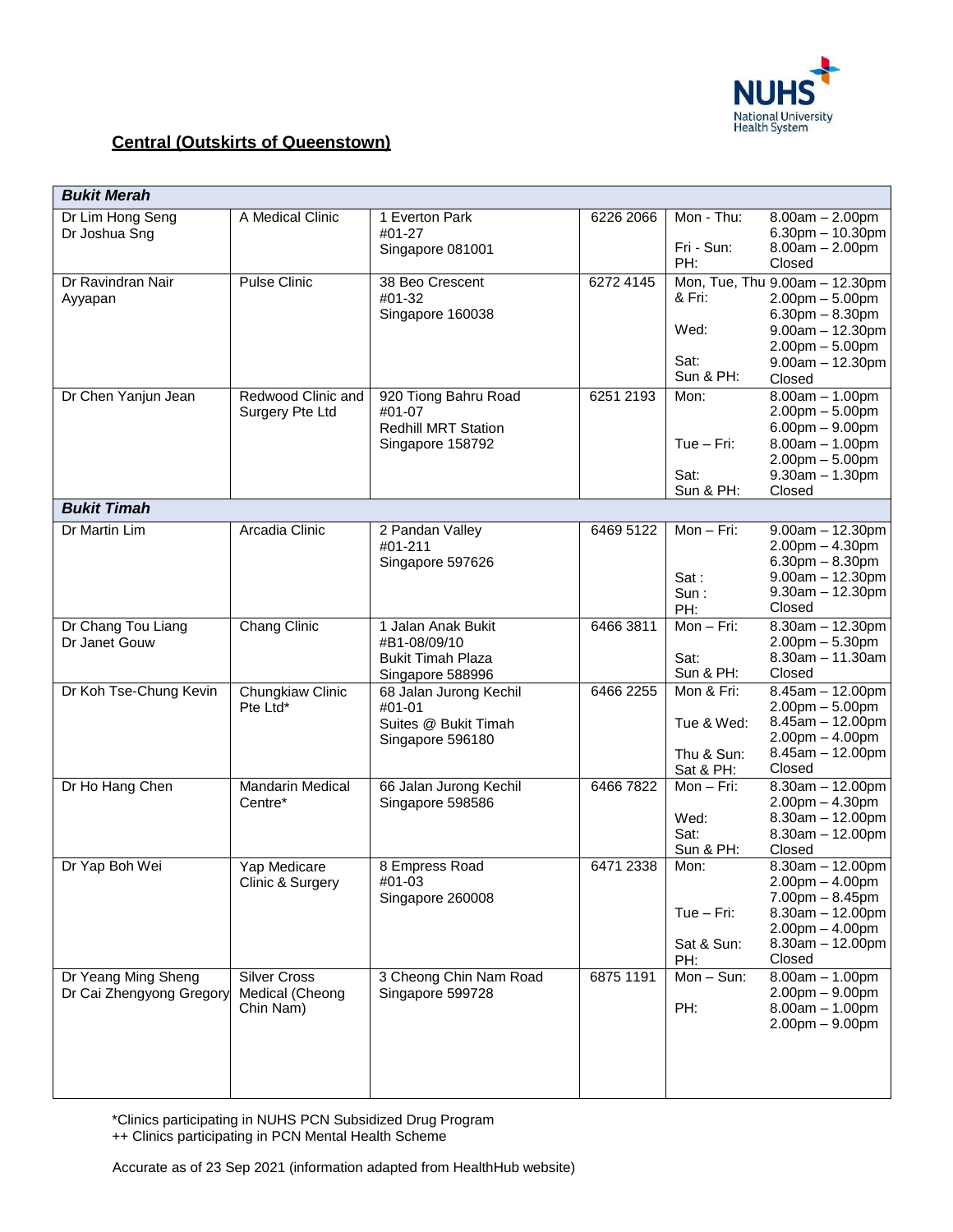

| <b>Orchard / Tanglin</b>                        |                                                |                                                                               |           |                                       |                                                                        |
|-------------------------------------------------|------------------------------------------------|-------------------------------------------------------------------------------|-----------|---------------------------------------|------------------------------------------------------------------------|
| Dr Chua Yong Kwang<br>Kevin<br>Dr Iroshini Chua | Dr Kevin Chua<br>Medical &<br>Aesthetics**     | 360 Orchard Road<br>#03-05<br>International Building<br>Singapore 238869      | 6694 6700 | Mon $-$ Fri:<br>Sat:<br>Sun & PH:     | $10.00am - 6.00pm$<br>$9.00am - 3.00pm$<br>Closed                      |
| Dr Don Lau Vi Hok<br>Dr Hart Timothy James      | <b>AMDA</b> International<br>Peace Clinic      | 9 Taman Serasi<br>$#01-11$<br><b>Botanic Gardens View</b><br>Singapore 257720 | 6694 1661 | Mon $-$ Fri:<br>Sat:<br>Sun & PH:     | $9.00am - 12.30pm$<br>$2.00pm - 6.30pm$<br>$9.30am - 1.00pm$<br>Closed |
| <b>Rochor</b>                                   |                                                |                                                                               |           |                                       |                                                                        |
| Dr Durai Raj                                    | Tayka Medical Pte<br>Ltd*                      | 29A Desker Road<br>Singapore 209562                                           | 6392 4473 | $Mon - Sun$ :<br>PH:                  | 10.00am $-10.00$ pm<br>Closed                                          |
| Cecil                                           |                                                |                                                                               |           |                                       |                                                                        |
| Dr Chia Mei Fen                                 | <b>Healthway Medical</b><br>(Downtown Gallery) | 6A Shenton Way<br>#02-15<br>Downtown Gallery<br>Singapore 068815              | 6220 2383 | Mon $-$ Fri:<br>Sat. Sun & PH: Closed | $8.30am - 1.00pm$<br>$2.00pm - 5.30pm$                                 |

\*Clinics participating in NUHS PCN Subsidized Drug Program ++ Clinics participating in PCN Mental Health Scheme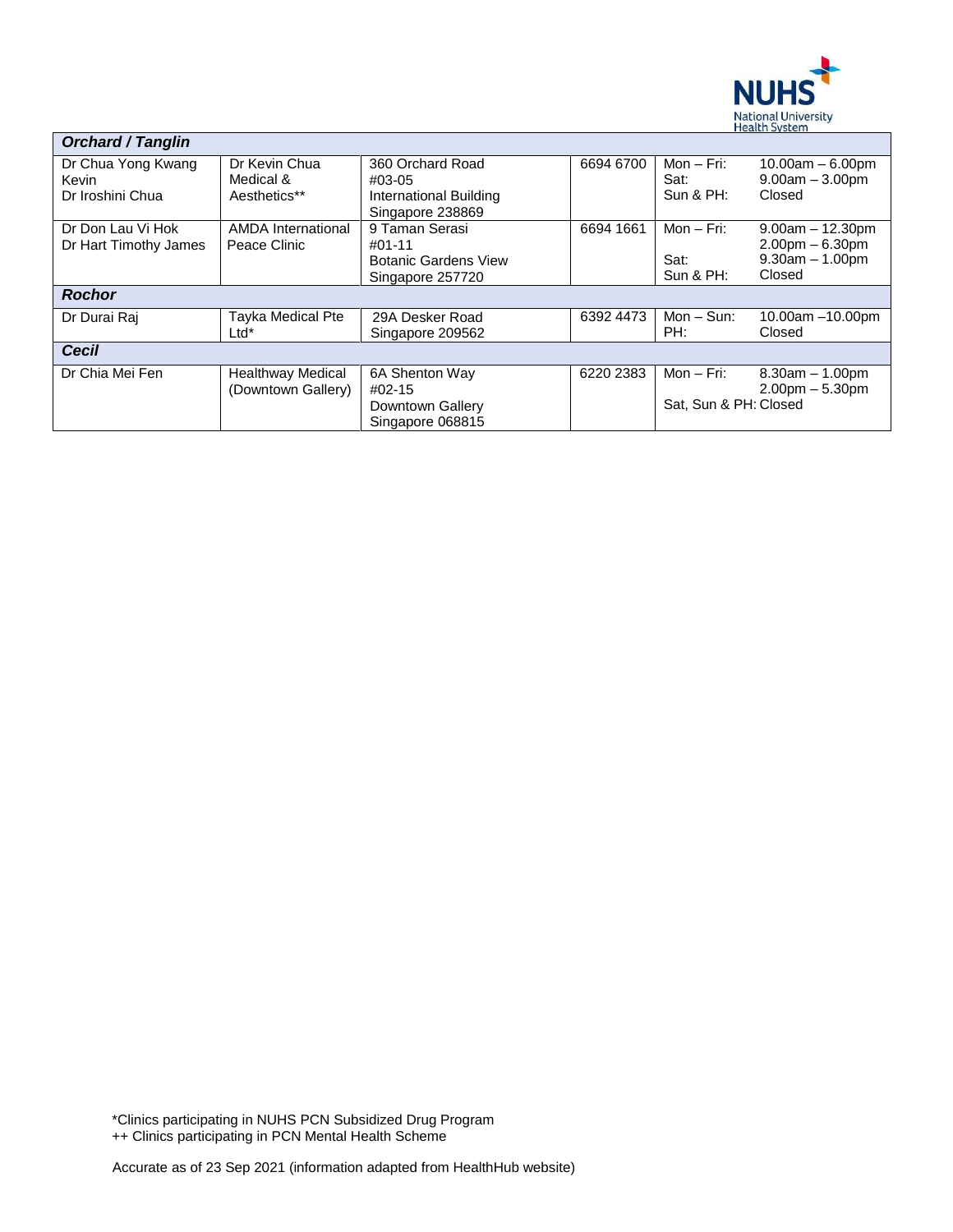

# **Jurong East**

| <b>Jurong Gateway</b>  |                          |                                    |           |                              |                                         |
|------------------------|--------------------------|------------------------------------|-----------|------------------------------|-----------------------------------------|
| Dr Patricia Beulah     | <b>SATA CommHealth</b>   | 135 Jurong Gateway Road            | 6244 6688 | $Mon-Fri:$                   | $8.30am - 5.00pm$                       |
| Dr Razu Kantayya       | Jurong Medical           | #04-345                            |           | Sat:                         | $8.30am - 1.00pm$                       |
| Sonitha                | Centre                   | Singapore 600135                   |           | Sun & PH:                    | Closed                                  |
| Dr Lim Yeeu Kuang      | <b>Trinity Medical</b>   | 130 Jurong Gateway Road            | 65607088  | $Mon-Fri:$                   | $9.00am - 1.00pm$                       |
| Dr Rachel Goh          | Clinic*                  | #02-205/207                        |           |                              | $2.00$ pm $- 5.00$ pm                   |
|                        |                          | Singapore 600130                   |           |                              | $9.00am - 12.30pm$                      |
|                        |                          |                                    |           | Sat:                         | $9.00am - 1.00pm$                       |
|                        |                          |                                    |           | Sun & PH:                    | Closed                                  |
| Dr Lai Wai Leong       | West Point Clinic &      | 130 Jurong Gateway Road<br>#01-235 | 6255 1811 | Mon - Fri:<br>Sat, Sun & PH: | $8.30am - 6.00pm$<br>Closed             |
| Jeremy                 | Surgery                  | Singapore 600130                   |           |                              |                                         |
| Dr Ho Lik Man          | <b>Healthway Medical</b> | 3 Gateway Drive                    | 6560 6127 | $Mon-Fri:$                   | $9.00am - 1.00pm$                       |
|                        | (Westgate)               | #04-32                             |           |                              | $2.00$ pm $-5.00$ pm                    |
|                        |                          | Westgate                           |           | Sat:                         | $9.00am - 1.00pm$                       |
|                        |                          | Singapore 608532                   |           | Sun & PH:                    | $11.00am - 3.00pm$                      |
| <b>Teban Gardens</b>   |                          |                                    |           |                              |                                         |
| Dr Tan Wah San         | Pandan Clinic Pte        | 415 Pandan Gardens                 | 6560 3186 | Mon & Thu:                   | $8.30am - 12.30pm$                      |
|                        | $Ltd^*$                  | #01-115                            |           |                              | $2.30pm - 4.30pm$                       |
|                        |                          | Singapore 600415                   |           |                              | $7.00pm - 9.00pm$                       |
|                        |                          |                                    |           | Tue, Wed &Fri:               | $8.30am - 12.30pm$                      |
|                        |                          |                                    |           |                              | $2.30pm - 4.30pm$                       |
|                        |                          |                                    |           | Sat:                         | $8.30am - 12.30pm$                      |
|                        |                          |                                    |           | Sun & PH:                    | Closed                                  |
| <b>Yuhua East</b>      |                          |                                    |           |                              |                                         |
| Dr Chew Ban Soon       | <b>B S Chew Clinic</b>   | 252 Jurong East Street 35          | 65678803  | $Mon-Fri$ :                  | $8.30am - 12.00pm$                      |
|                        |                          | #01-109                            |           |                              | $2.00pm - 5.00pm$                       |
|                        |                          | Singapore 600252                   |           |                              | $7.00pm - 9.00pm$                       |
|                        |                          |                                    |           | Sat:                         | $8.30am - 12.00pm$                      |
|                        |                          |                                    |           | Sun:                         | $2.00pm - 4.00pm$                       |
|                        |                          |                                    |           |                              | $9.00am - 12.00pm$<br>$7.00pm - 9.00pm$ |
|                        |                          |                                    |           | PH                           | $9.00am - 12.00pm$                      |
| Dr Teo Swee Neo Angela | Eastern Clinic &         | 235 Jurong East Street 21          | 6561 4458 |                              | Mon, Tue & Thu 9.00am - 12.30pm         |
|                        | Surgery Pte Ltd          | #01-316                            |           |                              | $2.30pm - 4.30pm$                       |
|                        | (Street 21)*             | Singapore 600235                   |           | Fri & Sat:                   | $9.00am - 12.30pm$                      |
|                        |                          |                                    |           | Wed, Sun & PH Closed         |                                         |
| Dr Wu Eu Heng          | Wu Clinic &              | 249 Jurong East Street 24          | 6561 1672 | $Mon-Fri:$                   | $8.30am - 12.30pm$                      |
|                        | Surgery                  | #01-78                             |           |                              | $2.00pm - 5.00pm$                       |
|                        |                          | Singapore 600249                   |           | Sat:                         | $8.30$ am $- 12.00$ pm                  |
|                        |                          |                                    |           | Sun & PH                     | Closed                                  |
| <b>Yuhua West</b>      |                          |                                    |           |                              |                                         |
| Dr Tan Chin Hor        | Eastern Clinic &         | 318 Jurong West Street 31          | 6563 1206 |                              | Mon, Tue & Thu 9.00am - 12.30pm         |
|                        | Surgery Pte Ltd          | #01-48                             |           |                              | $2.30pm - 4.30pm$                       |
|                        | (Street 31)*             | Singapore 600318                   |           | Fri :                        | $9.00am - 12.30pm$                      |
|                        |                          |                                    |           | Wed, Sun & PH Closed         |                                         |

\*Clinics participating in NUHS PCN Subsidized Drug Program

++ Clinics participating in PCN Mental Health Scheme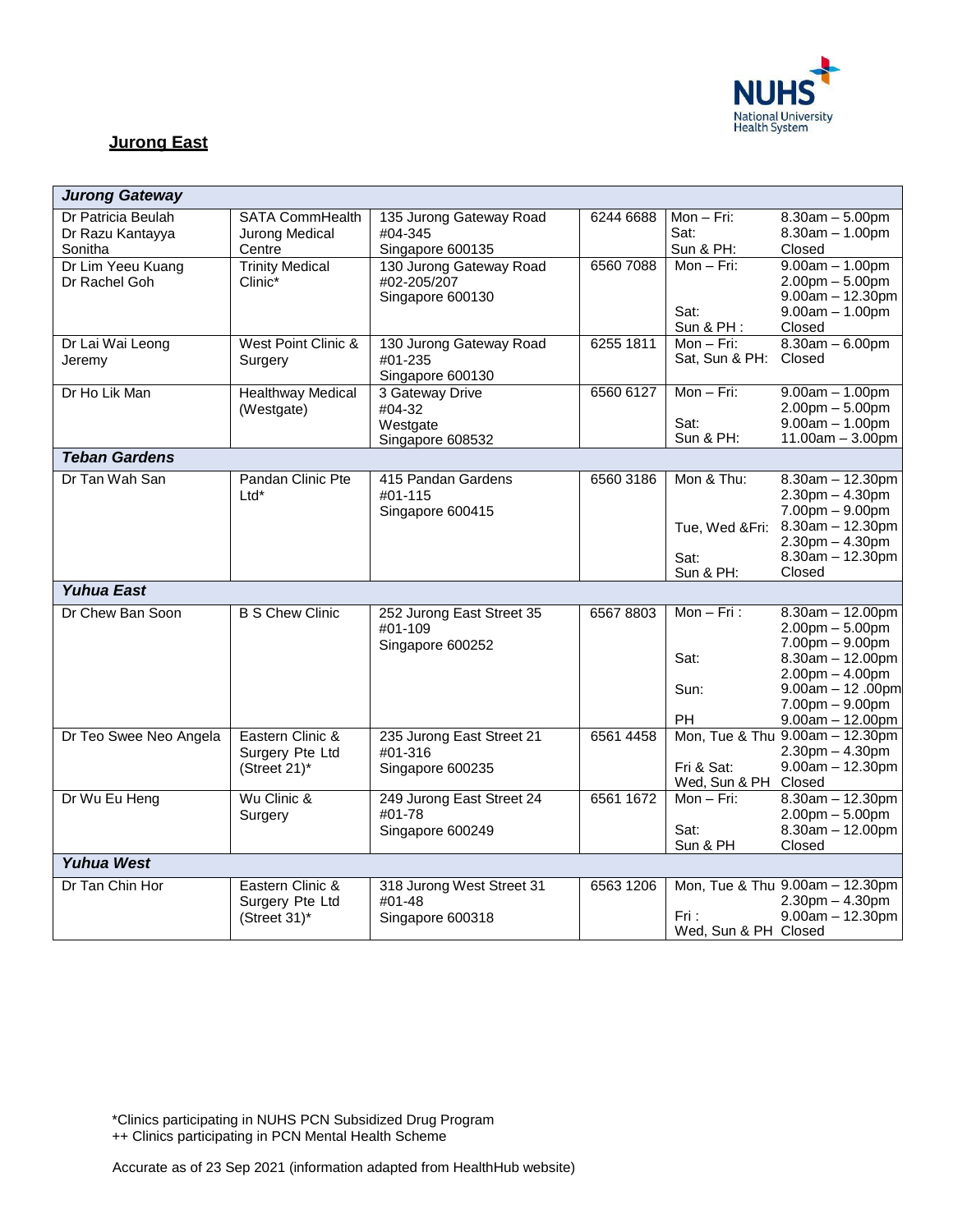

## **Jurong West**

| <b>Boon Lay Place</b>                                                                              |                                                      |                                                                                |           |                                         |                                                                                                                                                                   |  |  |
|----------------------------------------------------------------------------------------------------|------------------------------------------------------|--------------------------------------------------------------------------------|-----------|-----------------------------------------|-------------------------------------------------------------------------------------------------------------------------------------------------------------------|--|--|
| Dr Cynthia Chao Wen Pin                                                                            | Boon Lay Clinic &<br>Surgery                         | 221 Boon Lay Place<br>#01-240/244<br>Singapore 640221                          | 6265 5247 | Mon - Fri:<br>Sat & Sun:<br>PH:         | $9.00am - 12.30pm$<br>$2.00$ pm $- 5.00$ pm<br>$7.00pm - 9.00pm$<br>$9.00am - 12.30pm$<br>Closed                                                                  |  |  |
| <b>Hong Kah</b>                                                                                    |                                                      |                                                                                |           |                                         |                                                                                                                                                                   |  |  |
| Dr Janice Choo<br>Dr Lim Cui Ling<br>Dr Frances Lim                                                | Caring Family Clinic*                                | 501 Jurong West Street 51<br>#01-271<br>Singapore 640501                       | 6564 5677 | Mon - Fri:<br>Sat:<br>Sun & PH:         | $8.30$ am $- 12.00$ pm<br>$1.00$ pm $- 5.00$ pm<br>$8.30am - 1.00pm$<br>Closed                                                                                    |  |  |
| Dr Lye Tong Fong                                                                                   | Central 24Hr Clinic<br>(Jurong West)                 | 492 Jurong West Street 41<br>#01-54<br>Singapore 640492                        | 6565 7484 | Open 24 hours                           |                                                                                                                                                                   |  |  |
| Dr Ng Chin Hwee<br>Dr Gwee Sheau Min                                                               | <b>ICON Medical</b><br>Clinic*                       | 517 Jurong West Street 52<br>#01-101<br>Singapore 640517                       | 6560 0521 | $Mon-Fri:$<br>Sat & Sun:<br>PH:         | $8.30am - 1.45pm$<br>$6.00$ pm $- 8.45$ pm<br>$8.30$ am $- 12.30$ pm<br>Closed                                                                                    |  |  |
| Dr Edwin Lim<br>Dr Tok Sock Cheng<br>Dr Dharshini Puvanendran<br>Dr Tan Chun Yeal<br>Dr Ho Xin Qin | Lakeside Family<br>Medicine Clinic*++                | 518A Jurong West Street 52<br>#01-02<br>Singapore 641518                       | 6262 6434 | $Mon-Fri:$<br>Sat:<br>Sun & PH          | $8.30am - 12.30pm$<br>$1.30$ pm $- 5.30$ pm<br>$8.30$ am $- 12.30$ pm<br>Closed                                                                                   |  |  |
| Dr Joseph Sunil Kumar                                                                              | <b>Tayka Medical</b><br>Family Clinic*               | 526 Jurong West Street 52<br>#01-323<br>Singapore 640526                       | 6564 5528 | Mon $-$ Fri:<br>Sat, Sun & PH:          | $9.00am - 12.00pm$<br>$2.00$ pm $- 4.00$ pm<br>$7.00pm - 9.00pm$<br>Closed                                                                                        |  |  |
| <b>Jurong West Central</b>                                                                         |                                                      |                                                                                |           |                                         |                                                                                                                                                                   |  |  |
| Dr Chua Kok Keong                                                                                  | Dr Chua's Family<br>Clinic Pte Ltd*                  | 638 Jurong West Street 61<br>#02-04<br><b>Pioneer Mall</b><br>Singapore 640638 | 6792 8505 | Mon-Thu:<br>Fri:<br>Sat:<br>Sun:<br>PH: | $8.00am - 3.00pm$<br>$6.30$ pm $-9.30$ pm<br>$8.00am - 3.00pm$<br>$8.00am - 1.00pm$<br>$5.00$ pm $-9.30$ pm<br>$8.00am - 12.00pm$                                 |  |  |
| Dr Jeganathan Salaeth<br>Deepan Singh<br>Dr Ong Yee Ru Evinda                                      | <b>Healthway Medical</b><br>(Jurong West<br>Central) | 690 Jurong West Central 1<br>#01-193<br>Singapore 640690                       | 6792 1812 | Mon - Thu:<br>Fri:<br>Sat:<br>Sun & PH: | $8.30am - 12.30pm$<br>$2.00$ pm $- 5.00$ pm<br>$6.00$ pm $- 9.00$ pm<br>$8.30$ am $- 12.30$ pm<br>$2.00pm - 5.00pm$<br>$8.30$ am $- 12.30$ pm<br>8.30am - 12.30pm |  |  |
| Dr Yeo Thoont Kiat<br>Dr Felicia Tan                                                               | My Family Clinic<br>(Pioneer)                        | 638 Jurong West Street 61<br>#02-09<br><b>Pioneer Mall</b><br>Singapore 640638 | 6861 1182 | Mon-Fri:<br>Sat:<br>Sun & PH:           | $8.00am - 1.00pm$<br>$2.00$ pm $- 5.00$ pm<br>$6.00$ pm $- 10.00$ pm<br>$8.00am - 1.00pm$<br>Closed                                                               |  |  |

\*Clinics participating in NUHS PCN Subsidized Drug Program

++ Clinics participating in PCN Mental Health Scheme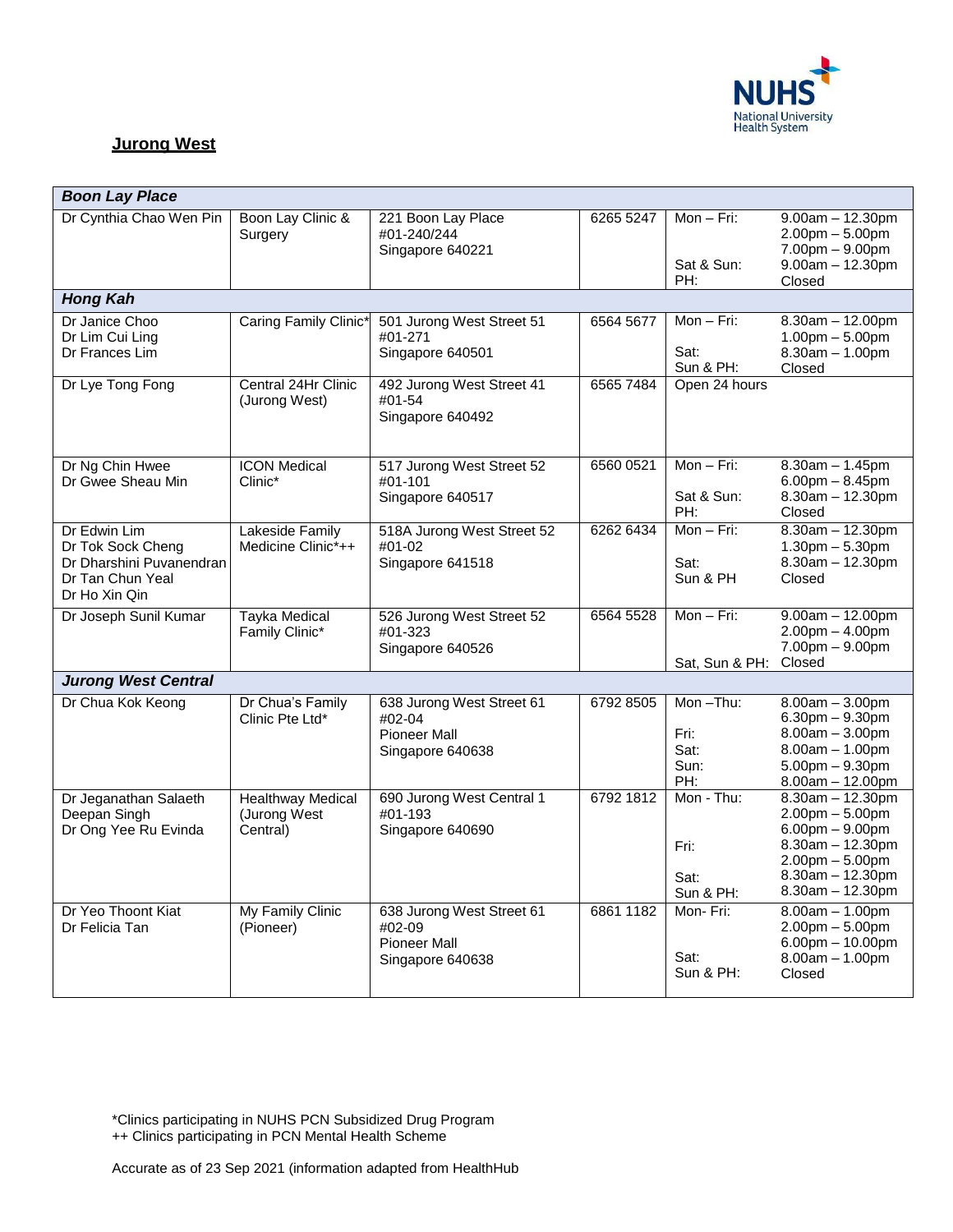

### **Jurong West**

| <b>Taman Jurong</b>                  |                                             |                                                                                     |           |                                            |                                                                                                                                                    |
|--------------------------------------|---------------------------------------------|-------------------------------------------------------------------------------------|-----------|--------------------------------------------|----------------------------------------------------------------------------------------------------------------------------------------------------|
| Dr Kam Shyan Chin                    | Drs Tang &<br>Partners Pte Ltd*             | 64 Yung Kuang Road<br>#01-115<br>Singapore 610064                                   | 6265 6077 | Mon - Fri:<br>Sat:<br>Sun & PH:            | $8.30am - 5.30pm$<br>$8.30am - 1.00pm$<br>Closed                                                                                                   |
| Dr Lee Chun Fai<br>Dr Lee Pheng Soon | Family Doctors at<br>365                    | 365 Corporation Drive<br>#01-407<br>Singapore 610365                                | 6265 2968 | Mon $-$ Fri:<br>Sat:<br>Sun:<br>PH:        | $8.30am - 12.30pm$<br>$2.00pm - 5.00pm$<br>$6.30pm - 9.00pm$<br>$8.30$ am $-12.30$ pm<br>$6.30$ pm $- 9.00$ pm<br>$8.30$ am $- 12.00$ pm<br>Closed |
| Dr Ho Chee Wai Ernie                 | MyDoctor @<br>Lakeside*                     | 201 Boon Lay Way<br>#01-05<br><b>Lakeside MRT Station</b><br>Singapore 649845       | 6265 7270 | $Mon-Fri:$<br>Sat:<br>Sun & PH             | $8.30am - 12.30pm$<br>$1.30pm - 6.00pm$<br>$6.00$ pm $- 8.30$ pm<br>8.30am -12.30pm<br>$1.30$ pm $- 5.00$ pm<br>Closed                             |
| Yunnan                               |                                             |                                                                                     |           |                                            |                                                                                                                                                    |
| Dr Lee Shirley                       | Lee Family Clinic<br>Pte Ltd*               | 762 Jurong West Street 75<br>#02-262<br>Gek Poh Shopping Centre<br>Singapore 640762 | 6794 0217 | Mon $-$ Fri:<br>Sat:<br>Sun & PH:          | $8.00am - 1.00pm$<br>$2.00pm - 4.00pm$<br>$5.00pm - 9.30pm$<br>$8.00am - 1.00pm$<br>$2.00pm - 4.00pm$<br>Closed                                    |
| Dr Loke Chok Loon                    | One Medical Clinic*                         | 728 Jurong West Ave 5<br>#01-K1<br>Singapore 640728                                 | 6792 2143 | $Mon - Thu$ :<br>Fri:<br>Sat:<br>Sun & PH: | $8.30$ am $- 2.00$ pm<br>$5.00pm - 9.00pm$<br>$8.30am - 2.00pm$<br>$9.00am - 12.30pm$<br>Closed                                                    |
| Dr Lim Chew                          | <b>Pier Medical Centre</b><br>Pte $Ltd^*++$ | 725 Jurong West Ave 5<br>#B1-164<br>Singapore 640725                                | 6791 5677 | $Mon-Fri$<br>Sat<br>Sun & PH               | $8.30am - 1.00pm$<br>$2.00pm - 5.00pm$<br>$7.00pm - 9.00pm$<br>$9.00am - 12.45pm$<br>$9.00am - 12.45pm$                                            |

\*Clinics participating in NUHS PCN Subsidized Drug Program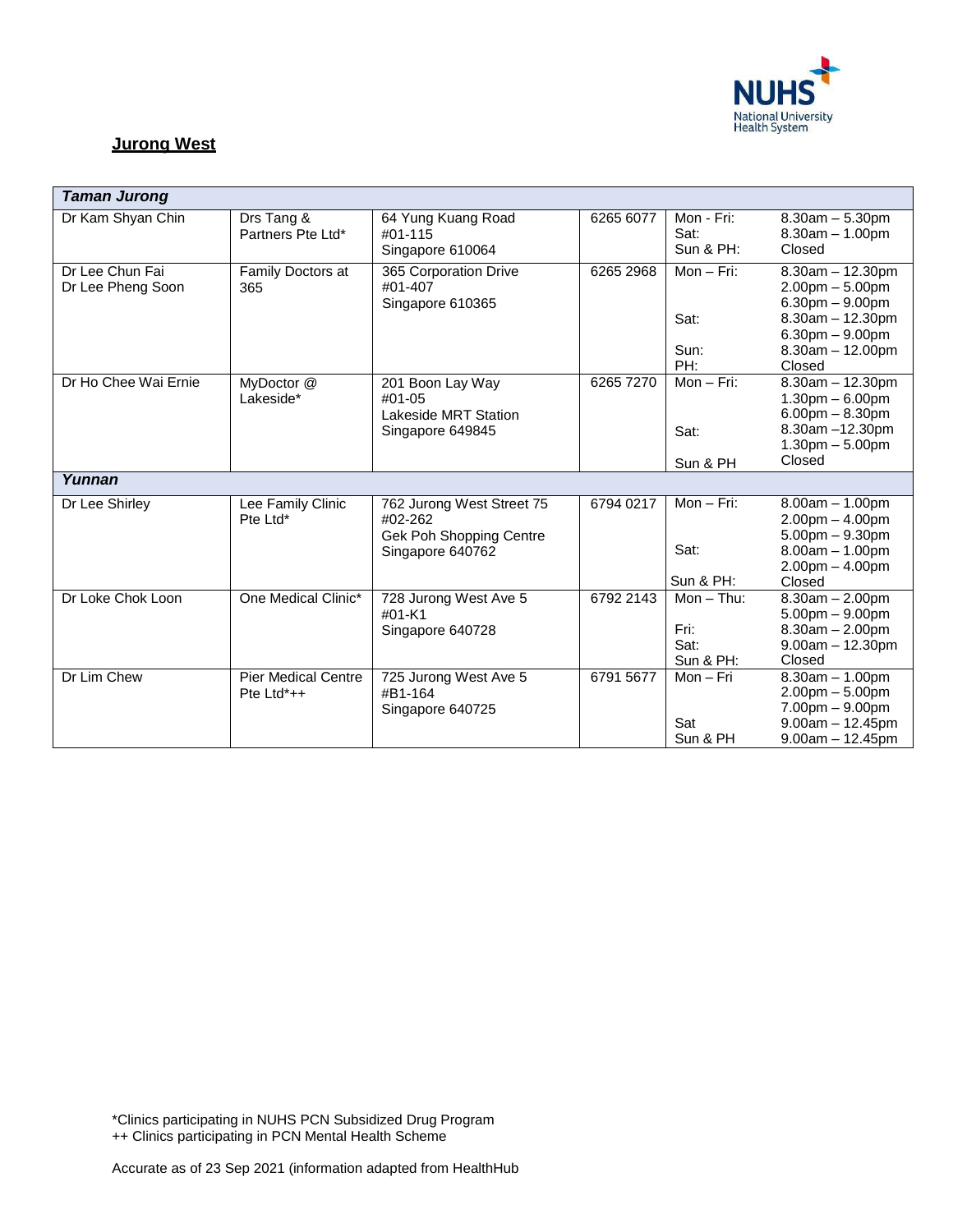

## **Bukit Batok**

| <b>Brickworks</b>                                               |                                                           |                                                                                  |           |                                                       |                                                                                                                                                                         |  |  |  |  |
|-----------------------------------------------------------------|-----------------------------------------------------------|----------------------------------------------------------------------------------|-----------|-------------------------------------------------------|-------------------------------------------------------------------------------------------------------------------------------------------------------------------------|--|--|--|--|
| Dr Xie Bo                                                       | <b>Healthway Medical</b><br>(Bukit Batok West<br>Ave $8)$ | 446 Bukit Batok West Ave 8<br>#01-03<br>Singapore 650446                         | 6256 5980 | Mon, Tue, Thu:<br>Wed:<br>Fri:<br>Sun & PH:           | $8.30am - 1.00pm$<br>$2.00$ pm $- 5.00$ pm<br>$6.00$ pm $-9.00$ pm<br>$8.30am - 1.00pm$<br>$2.00$ pm $- 4.00$ pm<br>$8.30am - 1.00pm$<br>$2.00$ pm $-5.00$ pm<br>Closed |  |  |  |  |
| Dr Paul-Jon Goh<br>Dr Goei Ying Hao Daryl                       | <b>Island Family Clinic</b><br>(Bukit Batok)*             | 447 Bukit Batok West Ave 9<br>#01-05<br>Singapore 650447                         | 6250 1530 | $Mon-Fri:$<br>Sat, Sun & PH:                          | $9.00am - 1.00pm$<br>$6.00$ pm $- 10.00$ pm<br>$9.00am - 1.00pm$                                                                                                        |  |  |  |  |
| <b>Bukit Batok Central</b>                                      |                                                           |                                                                                  |           |                                                       |                                                                                                                                                                         |  |  |  |  |
| Dr Kwek Thiam Soo                                               | <b>Bukit Batok Medical</b><br>$Clinic^*++$<br>[GP Lead]   | 207 Bukit Batok Street 21<br>#01-114<br>Singapore 650207                         | 6560 3311 | Mon, Tue, Thu &<br>Fri:<br>Wed:<br>Sat & Sun:<br>PH:  | $9.00am - 12.30pm$<br>$2.00pm - 4.30pm$<br>$7.00pm - 9.00pm$<br>$9.00am - 12.30pm$<br>$2.00$ pm $- 4.30$ pm<br>$9.00am - 12.00pm$<br>Closed                             |  |  |  |  |
| Dr Stanley Peck                                                 | Dr Stanley Peck<br><b>Family Clinic</b>                   | 636 Bukit Batok Central<br>#01-06<br>Singapore 650636                            | 69177889  | $Mon - Thu$ :<br>Fri:<br>Sat:<br>Sun & PH:            | $8.00am - 1.00pm$<br>$6.00$ pm $- 9.00$ pm<br>$8.00am - 1.00pm$<br>$8.00am - 12.00pm$<br>Closed                                                                         |  |  |  |  |
| Dr Qing Manli                                                   | <b>EH Medical Family</b><br>Clinic (Bukit<br>Batok)*      | 292 Bukit Batok East Ave 6<br>#01-07<br>Singapore 650292                         | 6255 1368 | Mon-Fri:<br>Sat & Sun:<br>PH:                         | $8.30am - 1.30pm$<br>$8.30am - 12.30pm$<br>Closed                                                                                                                       |  |  |  |  |
| Dr Lai Oi Leng                                                  | Lai Medical Clinic<br>Pte Ltd                             | 213 Bukit Batok Street 21<br>#01-209<br>Singapore 650213                         | 6563 2935 | Mon, Tue & Thu<br>Wed, Fri & Sat:<br>Sun & PH:        | $8.30$ am $- 12.30$ pm<br>$2.00pm - 4.00pm$<br>$8.30$ am $- 12.30$ pm<br>Closed                                                                                         |  |  |  |  |
| <b>Bukit Batok East</b>                                         |                                                           |                                                                                  |           |                                                       |                                                                                                                                                                         |  |  |  |  |
| Dr Tan Teck Hong<br>Dr Chng Puay Sian<br>Dr Lim Hui Moey Evelyn | Excelsior Clinic &<br>Surgery*                            | 283 Bukit Batok East Ave 3<br>#01-261<br>Singapore 650283                        | 6567 3822 | Mon, Tue &<br>Thu:<br>Wed & Fri:<br>Sat:<br>Sun & PH: | $9.30$ am $- 12.30$ pm<br>$2.30pm - 4.00pm$<br>7.30pm - 9.00pm<br>$9.30$ am $- 12.30$ pm<br>$2.30pm - 4.00pm$<br>$9.30$ am $- 12.30$ pm<br>Closed                       |  |  |  |  |
| <b>Bukit Batok South</b>                                        |                                                           |                                                                                  |           |                                                       |                                                                                                                                                                         |  |  |  |  |
| Dr Yong Yuan Chen                                               | <b>Healthlife Family</b><br>Clinic*++                     | 296A Bukit Batok St 22<br>#01-64<br>Skyline II @ Bukit Batok<br>Singapore 651296 | 6904 8680 | Mon-Wed:<br>Thu & Sat:<br>Fri:<br>Sun:<br>PH:         | $8.30am - 1.00pm$<br>$2.00$ pm $- 4.00$ pm<br>$6.00$ pm $-9.00$ pm<br>$8.30am - 1.00pm$<br>$8.30am - 1.00pm$<br>$6.00$ pm $-9.00$ pm<br>$6.00pm - 9.00pm$<br>Closed     |  |  |  |  |

\*Clinics participating in NUHS PCN Subsidized Drug Program

++ Clinics participating in PCN Mental Health Scheme